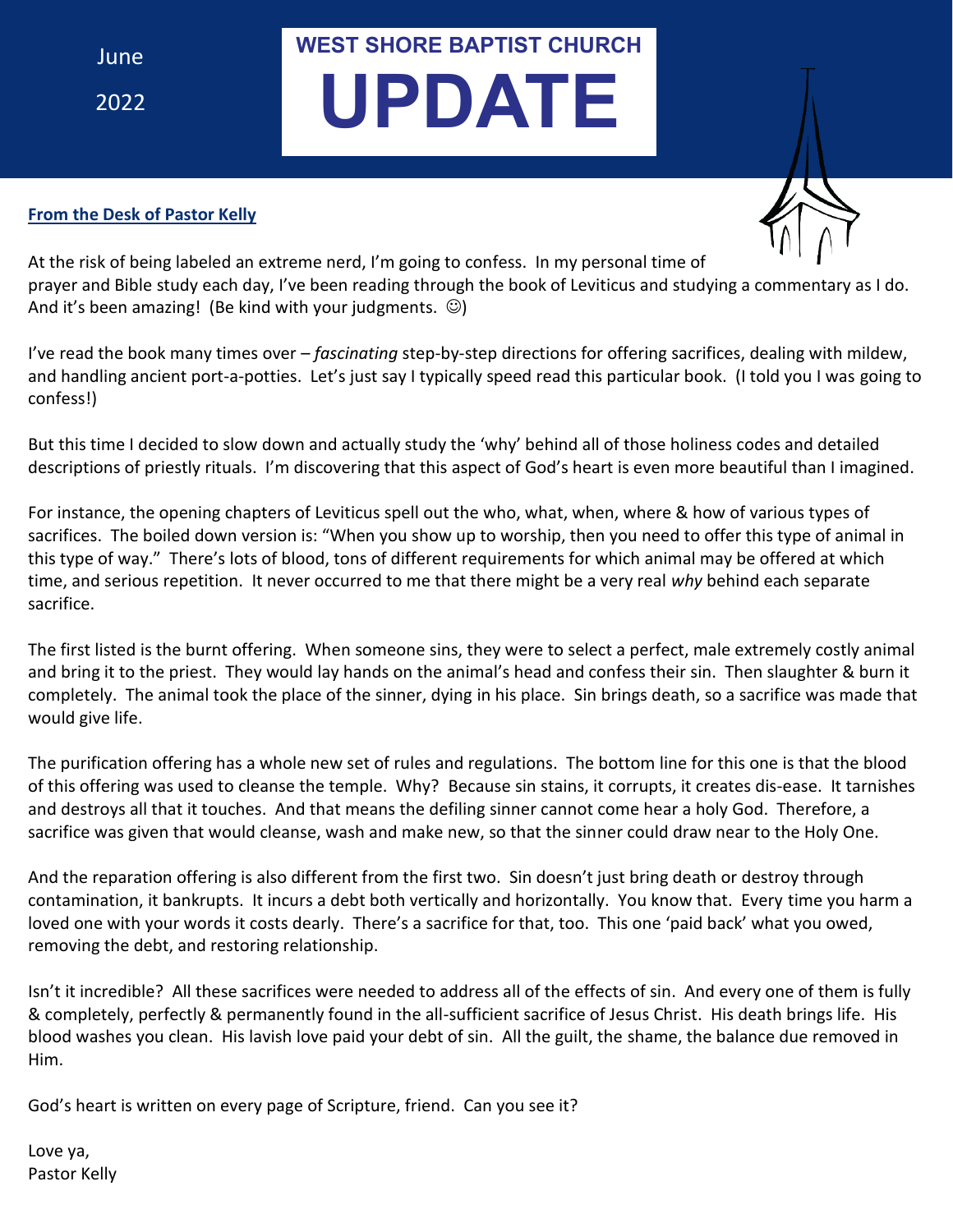#### **From Pastor Greg**

In his article *The Strange Persistence of Guilt*, Wilfred McClay, an American intellectual historian, writes in his opening paragraph…

*Those of us living in the developed countries of the West find ourselves in the tightening grip of a paradox, one whose shape and character have so far largely eluded our understanding. It is the strange persistence of guilt as a psychological force in modern life. If anything, the word persistence understates the matter. Guilt has not merely*  lingered. It has grown, even metastasized, into an ever more powerful and pervasive element in the life of the *contemporary West, even as the rich language formerly used to define it has withered and faded from discourse, and the means of containing its effects, let alone obtaining relief from it, have become ever more elusive.*

McClay goes on to point out that despite the valiant labors of prominent intellectuals like Nietzsche and Freud to eradicate guilt, it has persisted and is dominating our public, psychological mindset. Even with us living in, arguably, the age with the most affluence and the least amount of suffering this world has ever seen, guilt pervades our public discourse. One would think that as societies get richer and richer and the degree to which the average person suffers gets smaller and smaller, guilt and shame would slowly disappear; but this is not the case. In fact, as time goes on, social scientists are discovering that every single tactic that was once thought to erase guilt, fails; and fails miserably.

As a society's average income level rises, depression skyrockets. In the age of social media, where everyone is more connected than ever before, more people suffer from chronic loneliness than ever before. Many scholars see an undeniable relationship between high socioeconomic positions and high suicide rates. Whatever we are doing, it is not working. There is a nearly universal sense of inescapable guilt smothering our society. People, by the millions, recognize that they feel lonely, depressed, and guilty – and they have no idea what to do about it. Our public, therapeutic mindset assumes the problem is a self-esteem issue and attempts to solve this pervasive guilt by encouraging people to "discover yourself," "forgive yourself," and "love yourself." It should not come as a surprise that this too is failing. A pat on the back and an "empowering" encouragement to "love your true self" just does not seem to do the trick.

So what is the answer? What can erase this strange persistence of guilt our society faces? The answer, as much as Oprah might disagree, is not an improved sense of self-esteem. No surface level reassurance will fix such profound sense of guilt. The answer is Jesus. Only the cross of Jesus can acknowledge both the reality of true guilt while simultaneously offering genuine freedom and forgiveness from it. At the cross, God poured out His wrath toward guilty sinners on Jesus and thereby offers sincere, lasting forgiveness to all who would accept it. Paul writes in 2 Corinthians that "for our sake he made him to be sin who knew no sin, so that in him we might become the righteousness of God." Where our culture groans under the immense weight of inexorable guilt, only the cross of Jesus can bring true liberation.

> Soli Deo Gloria, Associate Pastor Greg Kabakjian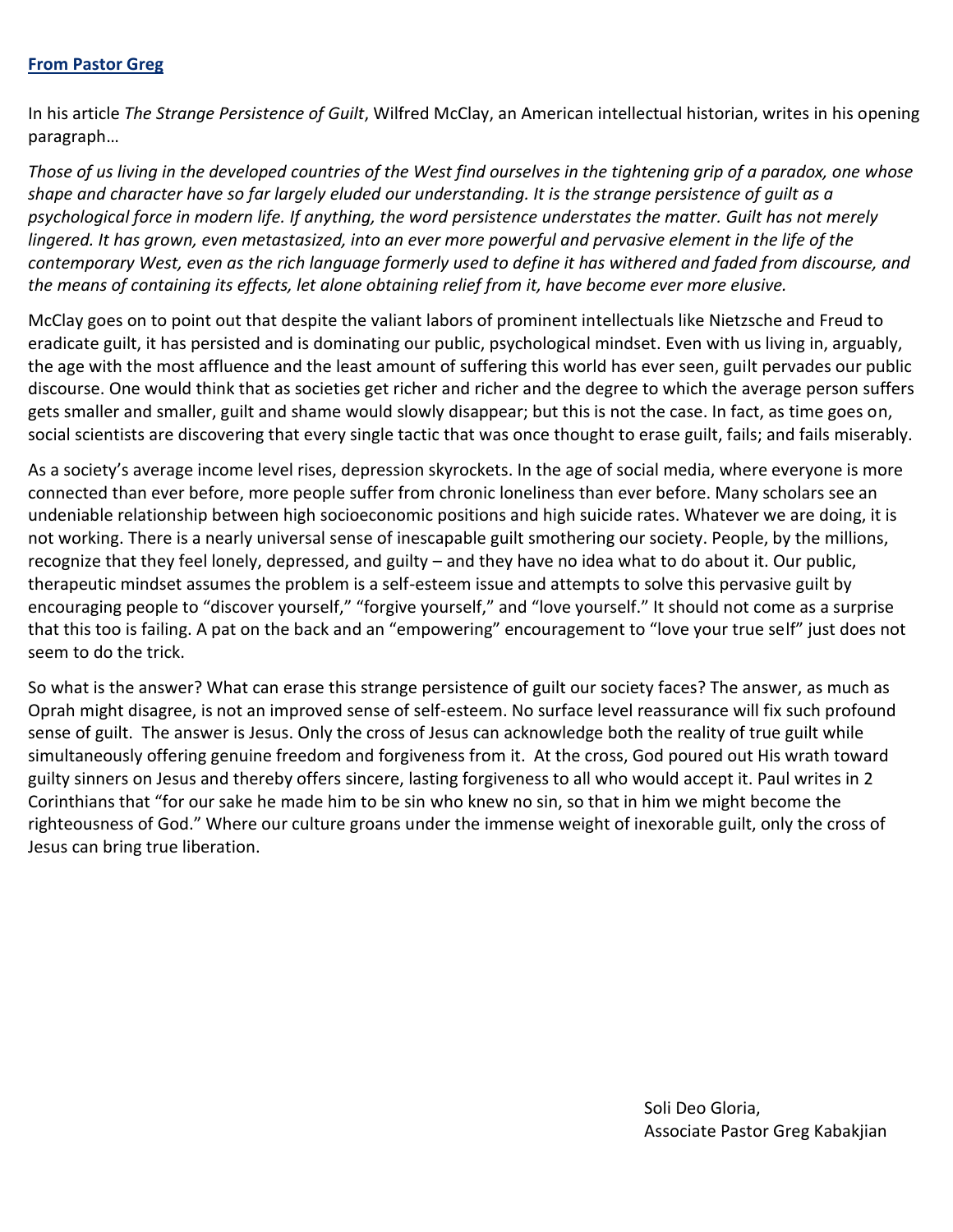#### **From the Deacon Board**

#### **Benevolence Fund**

Thank you for your generous gifts to the Benevolence Fund.

These funds continue to be used to meet the practical needs of congregants and the community. This offering is collected the second Sunday of each month but can be donated anytime online or in person by designating "Deacon's Benevolence Fund."

#### **From the Mission Board**

#### **Clothes Closet**

The Clothes Closet ministry will be held on Saturday, June 11 from 9 -12.

There are lots of items to be sorted!! If you would like to volunteer, please connect with Dawne Strock at: [dawne1954@aol.com](mailto:dawne1954@aol.com).



There will be a Red Cross Blood Drive at WSBC on Friday, June 17, 2022, from 12:00 p.m. – 6:00 p.m. If you wish to donate, click [here.](https://www.redcrossblood.org/give.html/donation-time)

We received a Certificate of Appreciation for being an Outstanding Blood Program Leader and collecting 1,000 units of blood.

#### **Blessing Bags**

The Mission Board is accepting ongoing Blessing Bag donations. The list and collection area are in the Fellowship Hall on the left side of the bin beside the food bank donations.

#### **Earl Besch/New Hope Ministry Food Pantry**

Would you be interested in helping at the Earl Besch/New Hope Ministry Food Pantry?

Two volunteers are needed for each of the following dates and times: Thursday, June 23 @ 4:45 - 7:00 p.m. Friday, June 24 @ 8:45 – 10:00 a.m.

Please sign up on your Connect Card or contact Janet @ [j.spriggs@wsbc.org.](mailto:j.spriggs@wsbc.org) It is required that we have a current background check for you to volunteer.

We are also collecting the following grocery items for the food pantry:

**Toiletries:** Laundry detergent (not large containers), dish soap, paper towels, feminine hygiene products, baby wipes, mouthwash, shampoo, conditioner

**Household items:** Aluminum foil, parchment paper, trash bags, hand soap, etc.

**Food items:** Pasta (all types), pasta sauce, flour, sugar, cooking oil **These items can be placed on the table in Davidson Chapel before Thursday, June 23, 2022.**



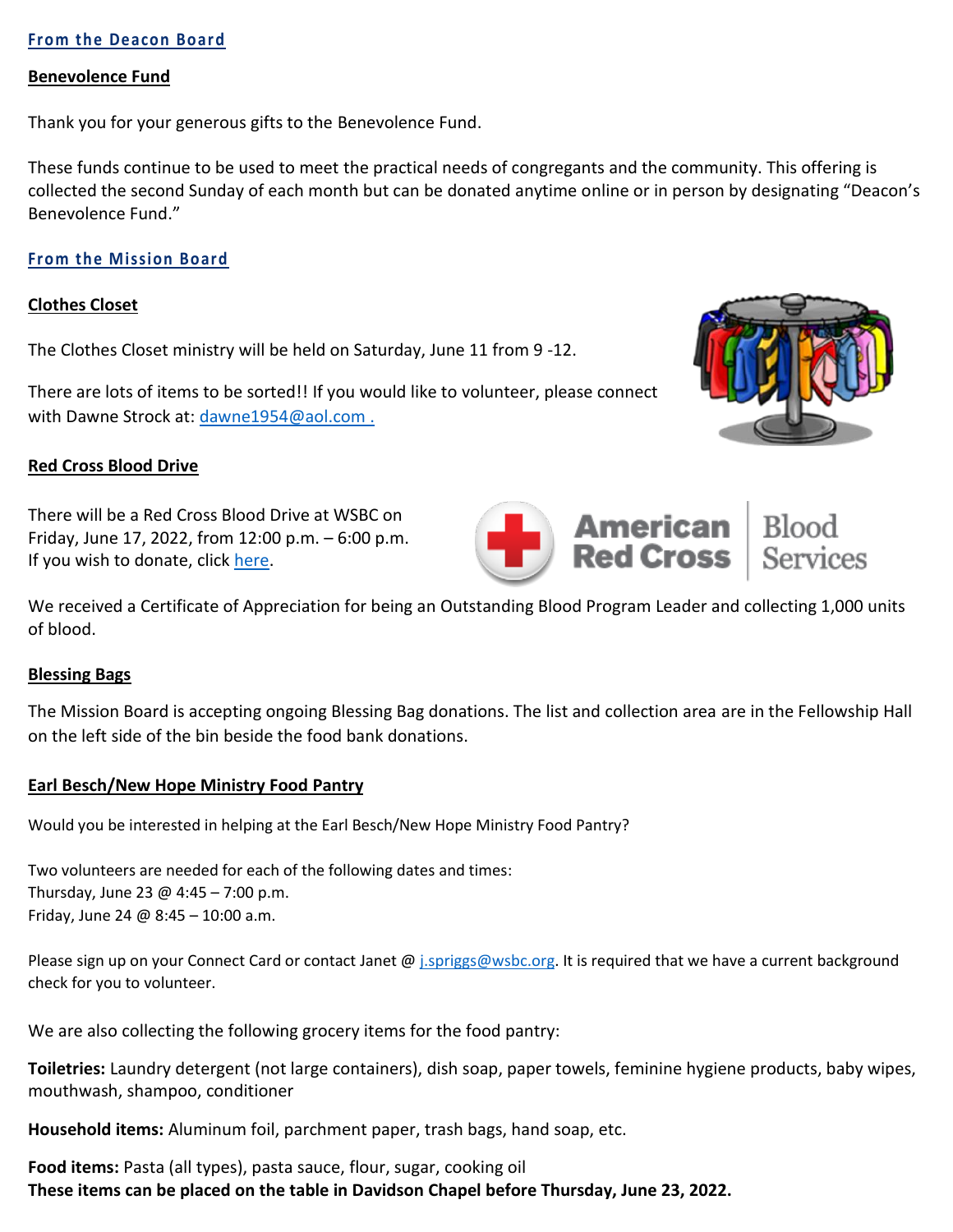#### **One Great Hour of Sharing**

One Great Hour of Sharing began seventy-three years ago in response to the

devastation of World War II. On Saturday evening, March 26, 1949, a national broadcast titled "One Great Hour" featured a remarkable assembly of national leaders and celebrities.

The 33rd U.S. President, Harry S. Truman's, radio address during the broadcast included the following:

*"There are thousands of children in foreign lands today who have no memory of their parents, no knowledge of the meaning of the words "home" and "family," and who have forgotten what it feels like to have enough to eat. There are hopeless thousands who wander among the shattered towns seeking a place to rest, seeking security and a chance to begin their lives anew. There are many who pray to God only in secret, fearing persecution if they profess their beliefs openly.*

*It is hard for us to comprehend grief and distress such as this because we in America are so much more fortunate. Our country has been blessed with material riches. Our homes are secure. We can go to our churches and worship God as we desire.*

*We know that we enjoy these great blessings not because of any special merit on our part, but because of the bounty of God. It is to His Providence that we owe the richness of our country and our heritage of freedom. Since these good things come to us from Him, we know that we must use them for the good of others in accordance with His will."*

The broadcast concluded by asking Americans to give generously the next morning in their churches. More than 75,000 churches responded.

Today, **Love remains**. One Great Hour of Sharing serves people in over 80 countries around the world. Sponsored by eight Christian U.S. denominations and Church World Service, One Great Hour of Sharing makes sure that we can respond to needs as soon as they happen and that tens of thousands of people receive support for ongoing relief, rehabilitation, and development.

The World Relief Committee of the American Baptist Board of General Ministries reviews each development project request funded by the One Great Hour of Sharing offering received from American Baptists. Gifts reach the ministries and people in need through a network of regional and international partnerships.

This offering will be collected during the month of June. All monies received this year from WSBC will go toward Ukraine relief. Offering envelopes will be available in the pews and you can also contribute online.

#### **From the Christian Education Board**

#### **Community Groups**

Community groups will resume in the fall.

#### **Life Groups**

If you are interested in joining a Life Group during the summer months, please contact Pastor Greg at: [gkabakjian@gmail.com.](mailto:gkabakjian@gmail.com)

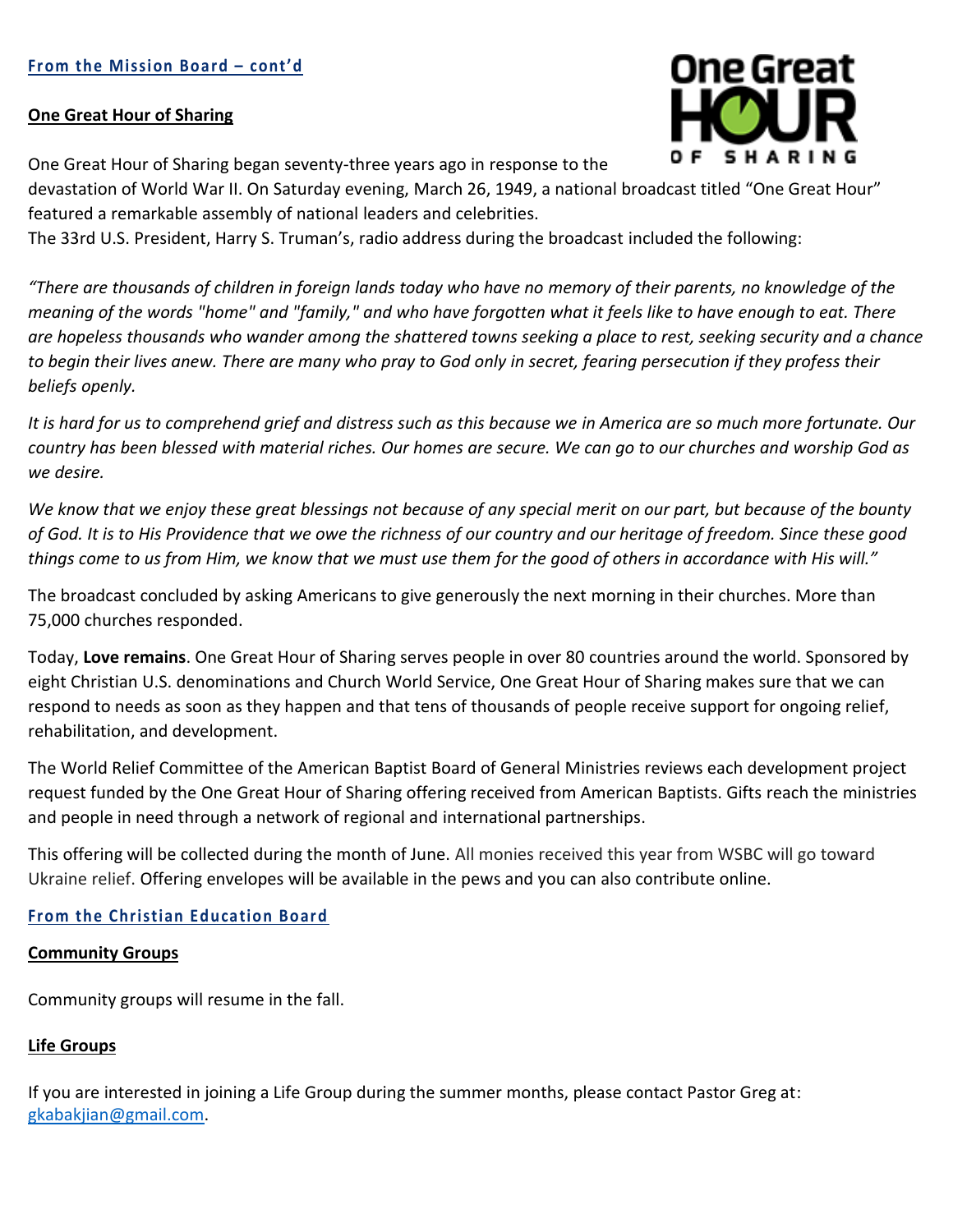#### **Sunday School**

The Searchers Sunday School Class will continue to meet throughout the summer months every Sunday at 9 am in Room 201A of the Education Wing. Tom Kennerly leads the class by presenting issues and concerns we face in our daily lives. Tom inspires and encourages discussion on what the Bible has to say on how we are to face those issues and concerns in our daily walk with Christ and how we can develop a closer walk with Him. The class is open to adults of any age. Please contact Tom Kennerly or Gary Dambach if you have questions.

#### **Around the World Camp**

Camp is just around the corner, and we would encourage you to pray:

- For the leaders to be able to communicate the Gospel clearly to the children
- For the kids who will attend to have open ears and hearts to what God is saying to them throughout the week
- For good physical health for all involved
- For a FUN week!

#### **Graduate Celebration**

The following students have graduated and are headed towards a new path. Please pray for them.

| Glory Adeyemi      | Graduated from Cedar Cliff High School and will be attending Loyola University in Maryland to<br>study information systems.                                                                                                                                             |  |  |
|--------------------|-------------------------------------------------------------------------------------------------------------------------------------------------------------------------------------------------------------------------------------------------------------------------|--|--|
| Micah Waring       | Graduated from Mechanicsburg Area Senior High school and will be attending West Virginia<br>University Honors College pursuing a double major in history and political science.                                                                                         |  |  |
| <b>Tyler Lewis</b> | Graduated from Police Academy and is currently working at Lower Allen Township Police<br>Department.                                                                                                                                                                    |  |  |
| Jennifer Myers     | Graduated from Cumberland Valley High School and plans to attend Central Penn College to<br>study Accounting.                                                                                                                                                           |  |  |
| Maura Giannone     | Graduated from Thomas Jefferson University with a Master of Occupational Therapy degree.<br>She is an Occupational Therapist at Redding Hospital.                                                                                                                       |  |  |
| Allison Kennedy    | Graduated from Shippensburg University in 2020 with a major in Psychology and a minor in<br>Political Science. She is currently with The Giant Company as a Regional Operations<br>Coordinator.                                                                         |  |  |
| Ashley Kennedy     | Graduated from Camp Hill High School in June of 2020, and is now going to be entering her Junior<br>year of college at Shippensburg University this Fall. She is studying Mathematics. Ashley too, works for<br>the Giant Company during her summer time, as a cashier! |  |  |
| Picky Saw          | Graduated from Messiah College. He is employed as a fitness trainer.                                                                                                                                                                                                    |  |  |
| Nicholas Jennelly  | Graduated from medical school at Thomas Jefferson University and is currently Chief Resident<br>at Christian Care in Delaware.                                                                                                                                          |  |  |
| Jackson Kennerly   | Graduated from Indiana University of Pennsylvania and is an RN at UPMC.                                                                                                                                                                                                 |  |  |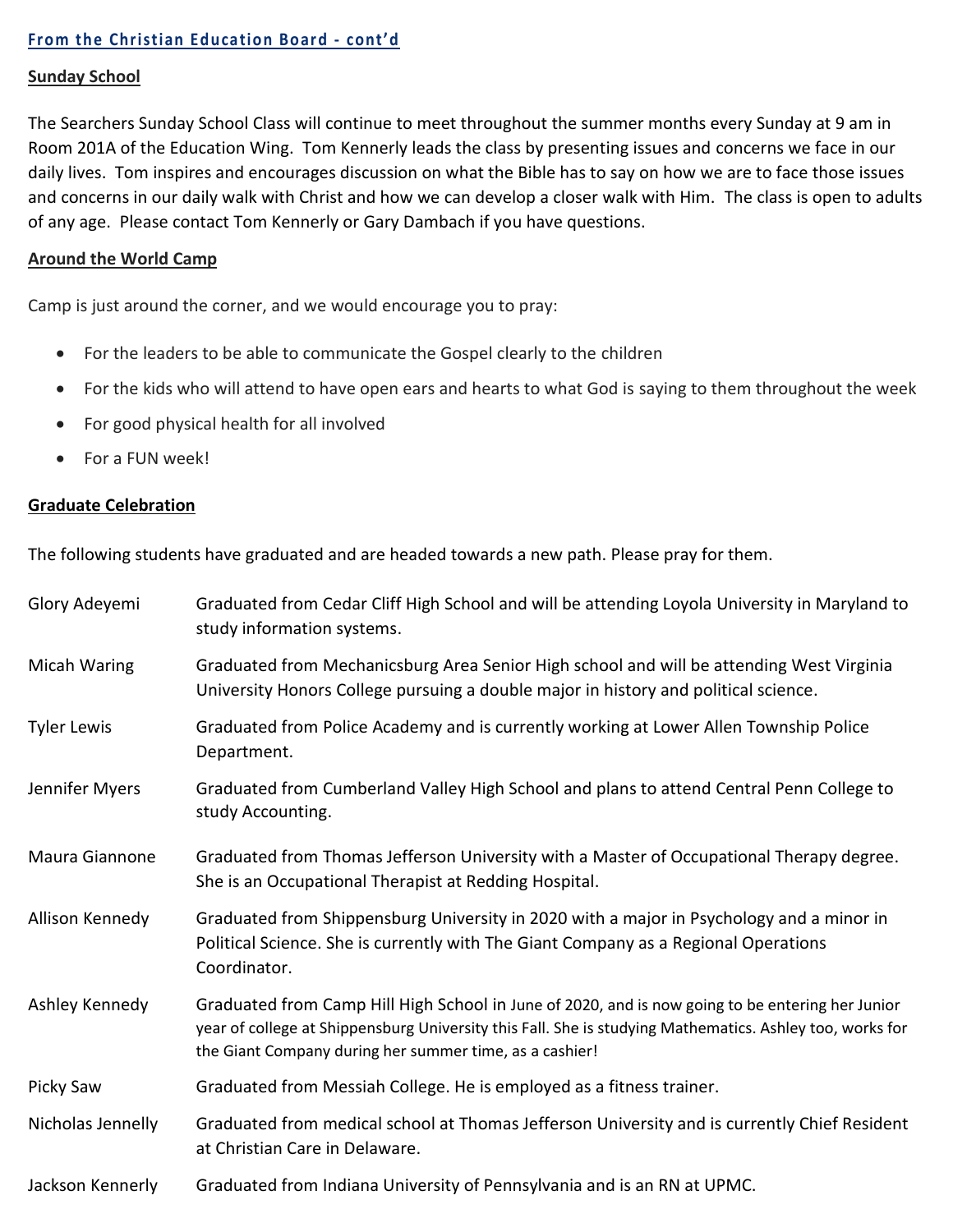#### **WSBC/Baldwin Scholarship**

The deadline to return forms to the Church Office is this Sunday, June 5, 2022.

#### **Men's Breakfast**

The Men's Breakfast will be held on Saturday, June 18, at 8:00 a.m. at Front Street Diner.

#### **Ladies Breakfast**

The Ladies Breakfast will be held on Saturday, June 18 at 8:30 a.m. at Hershey Pantry.

#### **Tour de Belt**

This Sunday is Tour de Belt, the annual Capital Area Greenbelt Association fundraiser that cycles the Greenbelt's 20 miles around the City [\(www.caga.org/tour-de-belt/\)](https://wsbc.us18.list-manage.com/track/click?u=2b1df3b16fdaa688a46c6bb38&id=de09e2b0e2&e=65d8e3bb0a). We have a number of registrants from WSBC, and more are welcome!

This is a note on final arrangements for our group ride. The Tour de Belt is Sunday, June 5 beginning at the Harrisburg Area Community College-Harrisburg Campus (One HACC Drive, Harrisburg, PA 17110). They have staggered starts beginning at 9:00 am, and we'll target 9:30 to get our group underway. Look for us in the area of the start line. We'll take a moderate pace, anticipating about two and a half hours to complete the Tour.

After the ride we'll provide beverages and snacks for our WSBC team (family and friends are welcome to join us too) at the open-air West Pavilion at Fort Hunter Park – it's the pavilion on the river side of the park, near the mansion. Participants are also welcome to bring a lunch or pick something up from the food trucks at the Tour's finish line. We extend the invitation to anyone else from the Church who'd like to stop by. If our pace holds, we anticipate getting to the Pavilion about noon or shortly thereafter.

For anyone else who'd like to participate Individual registration is still available at the [Tour de Belt website.](http://caga.org/tour-de-belt/)

Last, for planning purposes we ask anyone who's registered to let Steve Campbell ([sandgcamp@gmail.com\)](mailto:sandgcamp@gmail.com) or Doug Hill [\(dehill717@gmail.com](mailto:dehill717@gmail.com)) know if you've not done so already.

**Ladies**

### **Thrive 2022 Conference**

June 24 - 25, 2022

## **Transformed by Hope**

Blair County Convention Center



To register: [Click here](https://www.abcopad.org/Ministries/ABWM/2022-Thrive-Conference-Registration-Form.aspx)

There is information at the Welcome Center.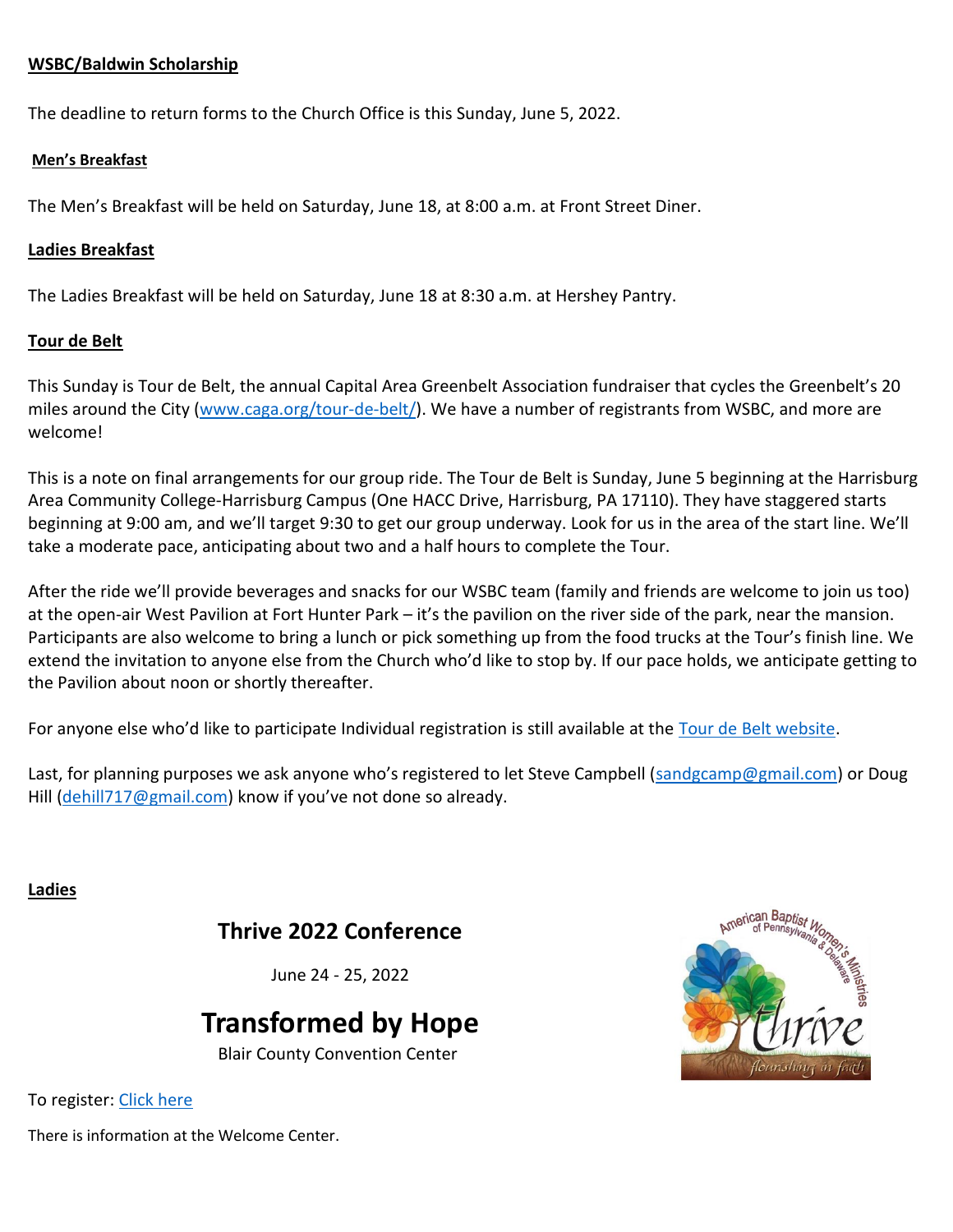#### **Men**

## **2022 AB Men's Retreat**

Men, please mark your calendars!

The AB Men's Retreat will take place at Shippensburg University on the weekend of July 29, 30, 31, 2022.

Theme: Do Not Just Listen – Do Something!

Keynote Speaker: Mr. Dwayne Walton

On Friday, July 29, there will be a work project at Medard's House from 10 a.m. – 3 p.m. before the retreat begins.

There are information sheets and registration forms at the Welcome Center.

#### **[Register here](https://docs.google.com/forms/d/e/1FAIpQLSfI_8mWPlJq44M6RbSqulGt-BTH_hMOJAY8SoeK5whtReWgdA/viewform)**

#### **Our Daily Bread & Secret Place Devotional Books**

The summer edition of Our Daily Bread & Secret Place are available at the Welcome Center.



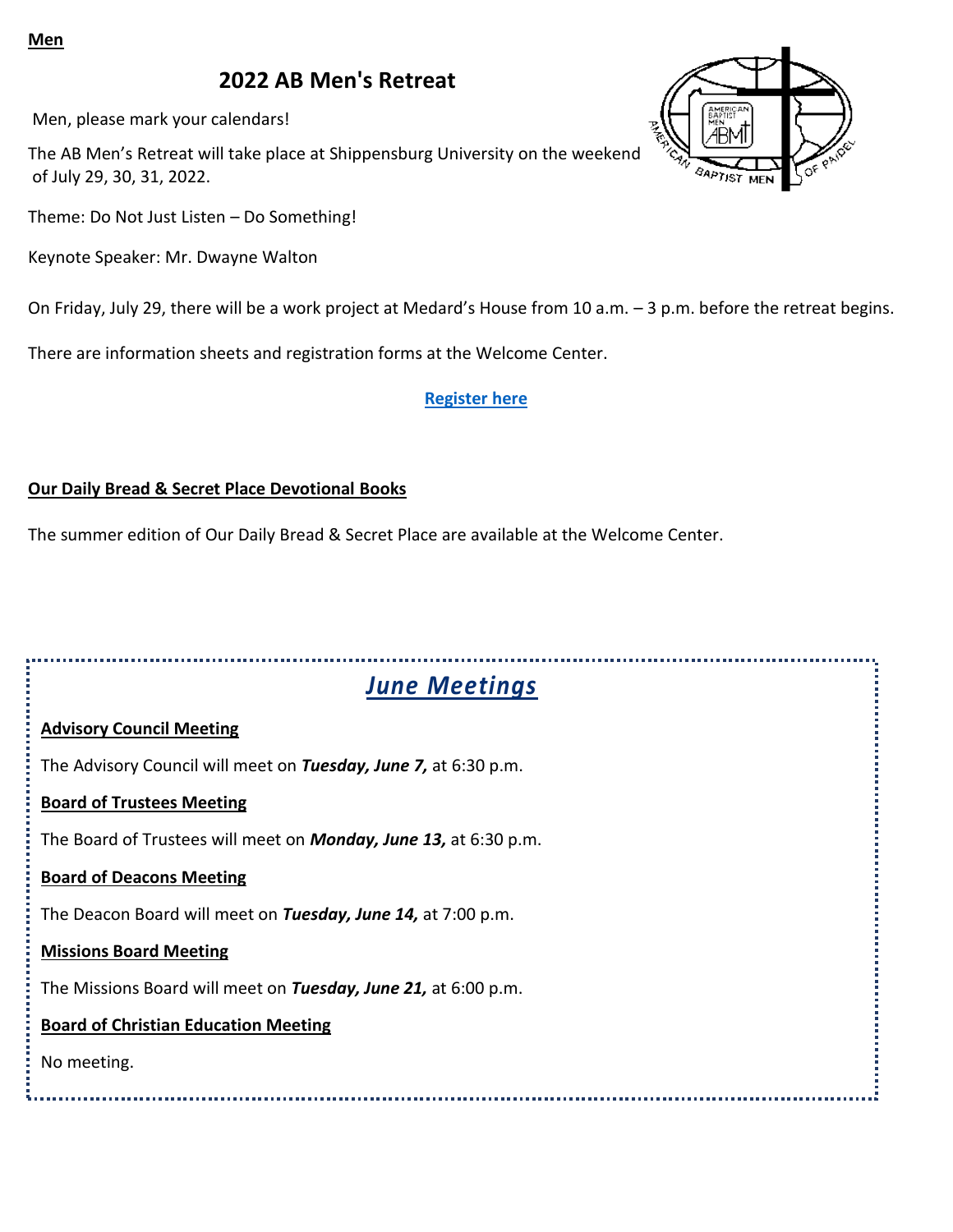# *Special Dates*



- 
- 
- 
- Carolyn Frischkorn
- Monsy Lopez
- Olutayo Adeyemi Bruce Montgomery
- Doug Hill
- Terry Fleming
- Dick Webb



Birthdays: Anniversaries: Anniversaries: – Dottie Saltzer 4 – Eric & Kristin Born – Pat Dieffenbach 5 – Dick & June Karschner 14 – Russ & Michele Miller Kath Nichols 28 – Cal & E.J. Stevens